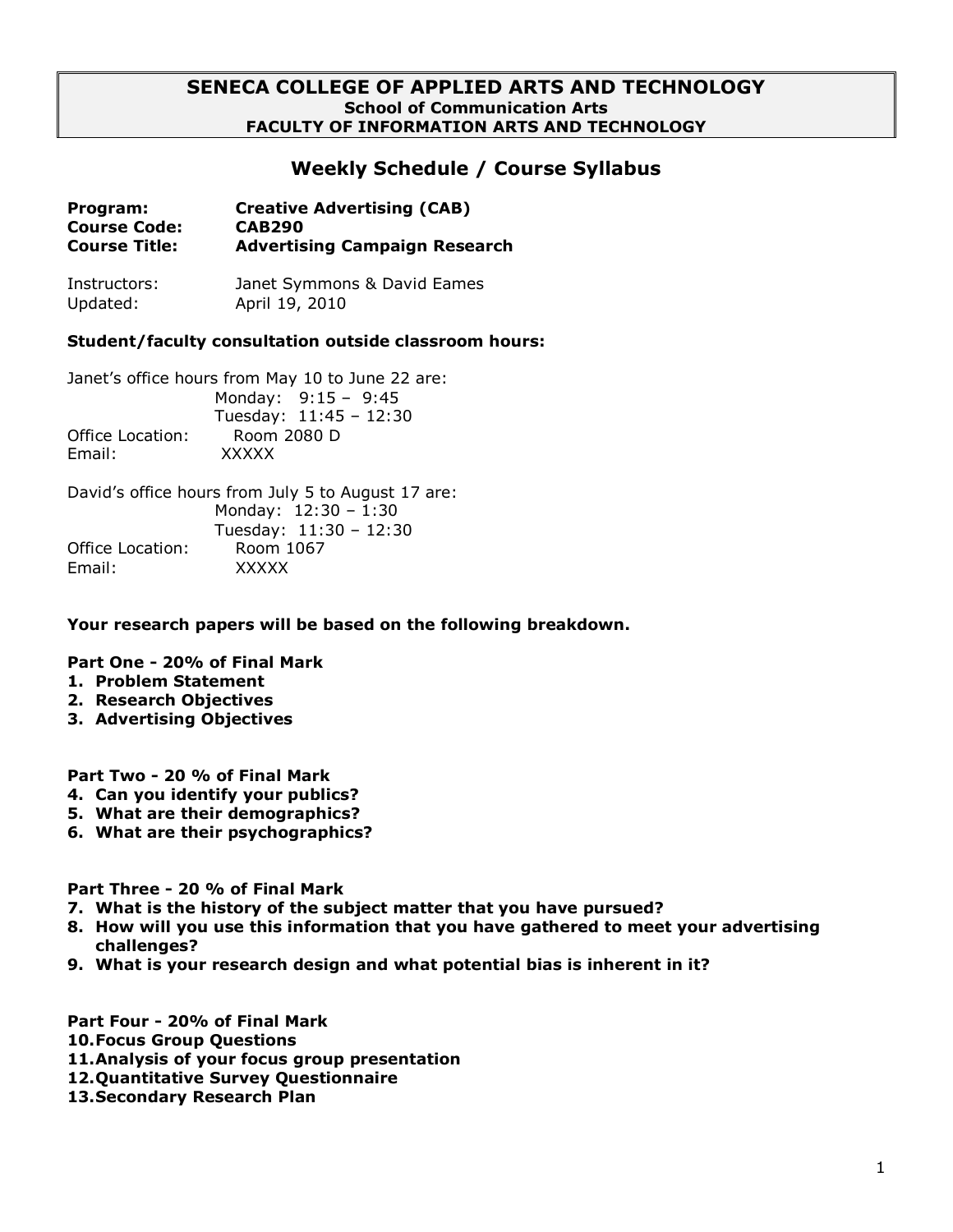| Week 1           | May 10, 2010                                                                                                                                                                                                                                                                                  |  |
|------------------|-----------------------------------------------------------------------------------------------------------------------------------------------------------------------------------------------------------------------------------------------------------------------------------------------|--|
| Lecture / Topic: | <b>Introduction and Subject Objectives and Outcomes.</b><br><b>Asking Questions</b>                                                                                                                                                                                                           |  |
|                  | Discussion of Course Outline.<br>Examination of research papers prepared by other CAB Students.<br>The concept of modeling scientific enquiry.<br>How do you formulate an hypothesis?<br>How do you write a problem statement?<br>Exploring research that has recently appeared in the media. |  |
|                  | Library Session: How Creative Advertising Students Can Use The Library at Seneca College?                                                                                                                                                                                                     |  |
|                  | <b>Your Assignment:</b> You will form groups of three or four depending on class size. Each group will look<br>at a variety of problem statements and in the end will choose one.                                                                                                             |  |
|                  | All assignments will be written in hard copy and electronically and will be<br>presented each week with the names of all participants.                                                                                                                                                        |  |
| Assignment:      | <b>Part One</b>                                                                                                                                                                                                                                                                               |  |

| Weight:            | 20%              |
|--------------------|------------------|
| Deadline:          | June 2, 2009     |
|                    |                  |
|                    |                  |
| <b>Assignment:</b> | <b>Part Five</b> |
| Weight:            | 20%              |

Week 2 **May 17, 2010**

## **Lecture / Topic: The Problem Statement**

Present your problem statement and get ready to be challenged. How do you define the question and the information needed? Your peers will judge you. Are your ideas workable? Are they specific? Do they clearly target a public? Can this research be done? Has it been done before? Do you really care about this research and, more to the point, does the world? This class is really about thinking and presenting your ideas on your feet. Explain your reasoning through the perspective of the needs, demands, opportunities, threats and limitations of advertising.

### **Due: Problem Statement Presentation In-Class**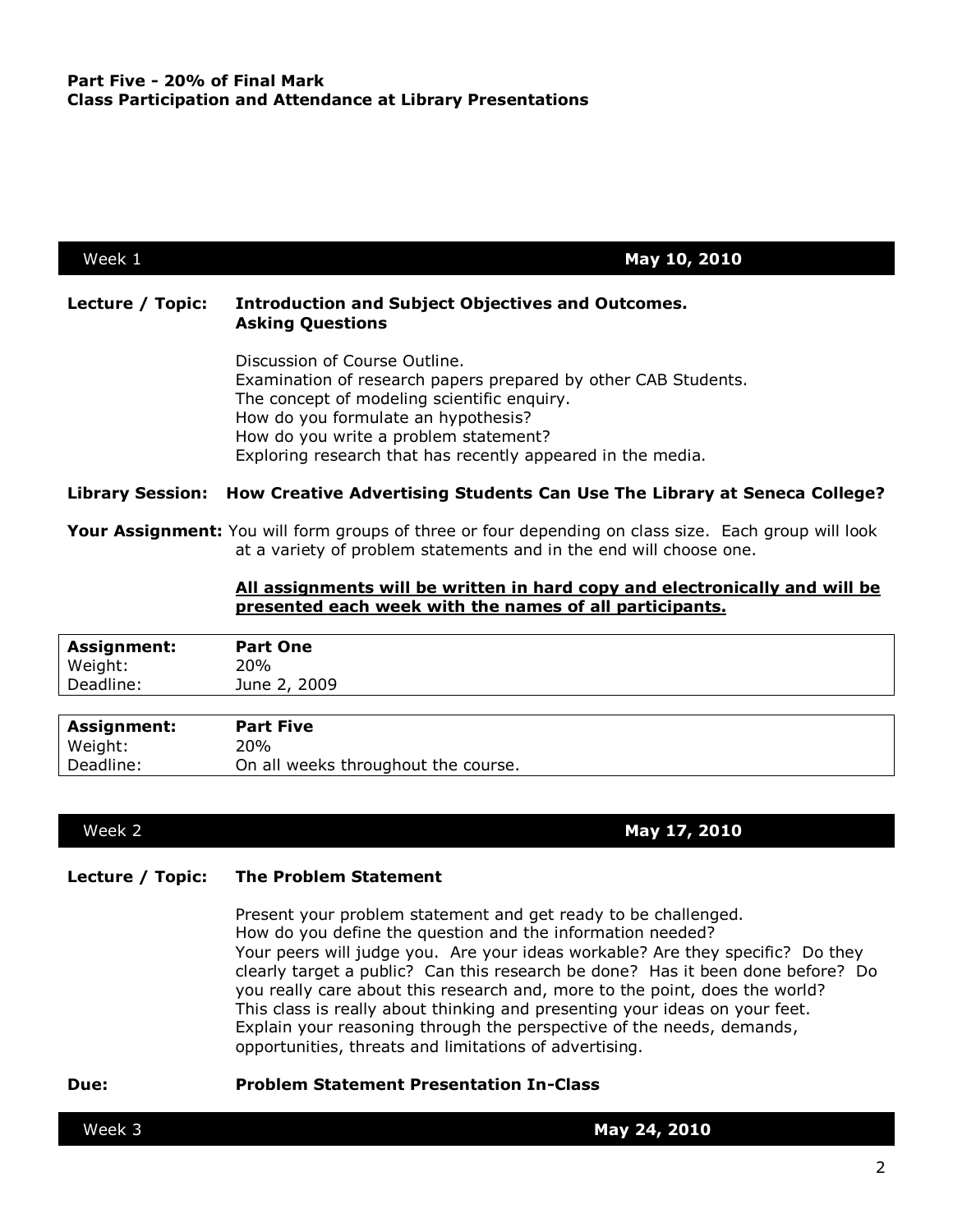| Lecture / Topic:                    | of problem statements, get rid of the kinks, and make sure that they really<br>represent the problems that you want to explore.<br>How advertising can use this information?<br>The next two assignments, Research Objectives and Advertising<br>Objectives will be discussed. Examples from previous research papers<br>will be presented in class. |  |
|-------------------------------------|------------------------------------------------------------------------------------------------------------------------------------------------------------------------------------------------------------------------------------------------------------------------------------------------------------------------------------------------------|--|
|                                     | We will discuss both of these assignments and how you can fulfill the objectives of<br>this course. How do you justify your decisions and why? Remember, it is all<br>about the verbs.                                                                                                                                                               |  |
| <b>Presentations:</b>               | Your completed Problem Statements.                                                                                                                                                                                                                                                                                                                   |  |
| Week 4                              | May 31, 2010                                                                                                                                                                                                                                                                                                                                         |  |
| Lecture / Topic:                    | <b>Can You Identify Your Publics?</b><br>What are their demographics?<br>What are their psychographics?                                                                                                                                                                                                                                              |  |
|                                     | What is the behavior of your public?<br>What is the "snap shot" or "freeze frame" of your current knowledge?                                                                                                                                                                                                                                         |  |
| Lecture / Topic:                    | Team Presentations: Students will be presenting their research and advertising<br>objectives.<br>Justify your choices.                                                                                                                                                                                                                               |  |
| Due:                                | <b>Research and Advertising Objectives</b>                                                                                                                                                                                                                                                                                                           |  |
| Assignment:<br>Weight:<br>Deadline: | <b>Part Two</b><br>20%<br>June 16, 2009                                                                                                                                                                                                                                                                                                              |  |
| Week 5                              | June 7, 2010                                                                                                                                                                                                                                                                                                                                         |  |
|                                     |                                                                                                                                                                                                                                                                                                                                                      |  |
| Lecture / Topic:                    | <b>Team Presentations</b><br>In your groups of three you will present your publics and examine them from a<br>demographic and psychographic perspective. This will be done in chart form. We<br>will discuss the analysis of your publics and how this understanding helps to<br>formulate strong creative advertising objectives.                   |  |
| Lecture / Topic:                    | The History of Your Subject Matter<br>How far back do you go?<br>How do you present this information?<br>Remember, you are creative advertisers. This portion is about<br>how creative you can be.                                                                                                                                                   |  |

This class is a continuation of last the class. We continue to work out the issues

**Lecture / Topic: The Problem with Problem Statements**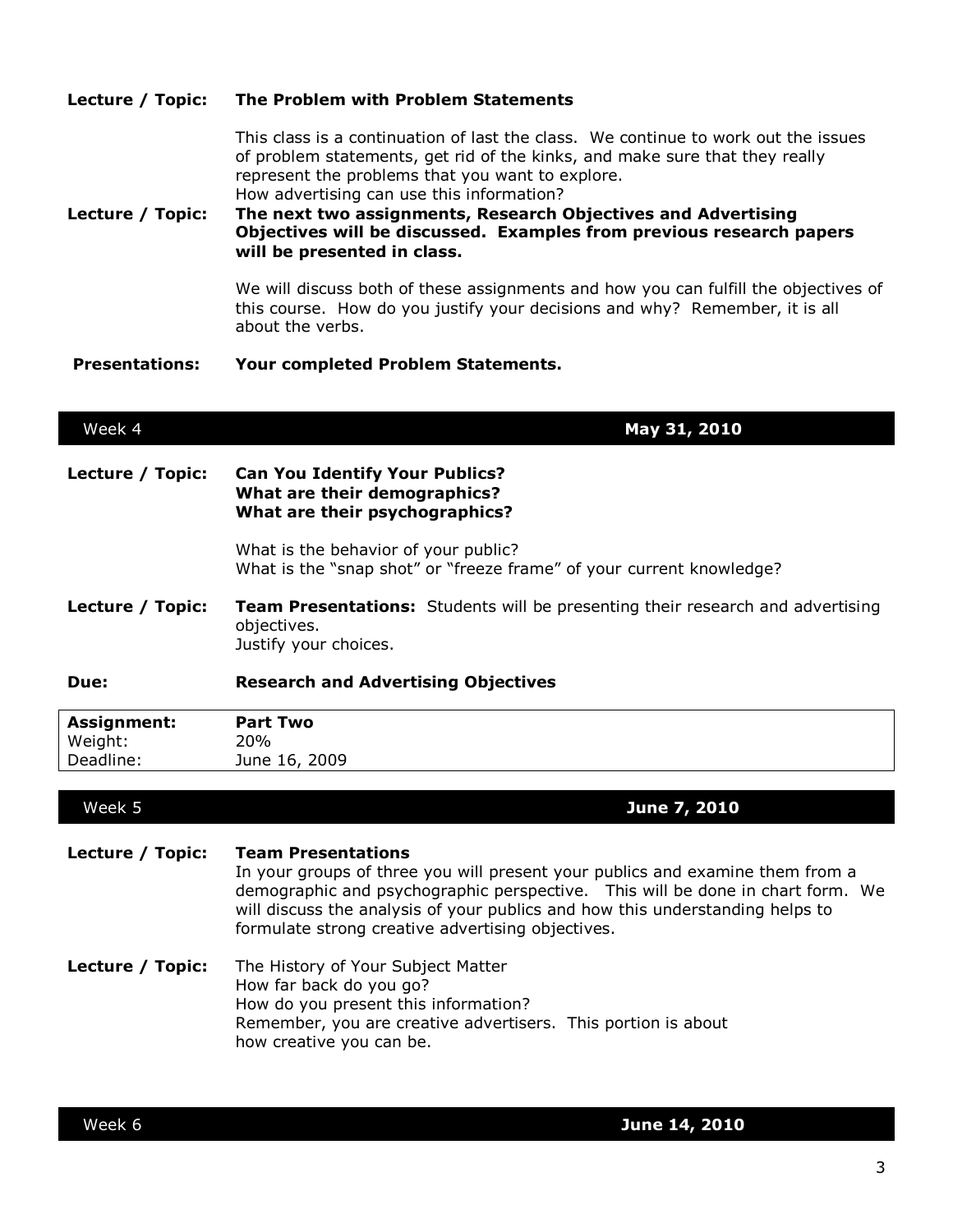**Presentation:** History Section How will creative advertising potentially use this information? How will it inform business side decisions? How will it inform creative side?

### **Due: The Publics / Psychographics / Demographics**

### **Lecture / Topic: Choosing the Research Design**

Making the observations. Looking at types of research. What are the differences between quantitative and qualitative research? What is primary and secondary research? When do you use surveys? How do you write a quantitative survey? When do they work best? Hard versus soft information. What are field research experiments? Content analysis. Observation. Face-to-face interviews. Telephone Interviews Depth Interviews. Intercept interviews. Focus Groups. What is primary and what is secondary and why? Using Media research and where to get it.

How will this design satisfy your advertising needs? Which of the above will you choose for your paper and why? Why do we need this information?

**Students will select and compose a research the design option that best suits the needs of their paper. Each student will also write a section about their personal potential bias in their research.**

**This appears in the main body of the paper after the Research Design.**

| <b>Assignment:</b> | <b>Part Three</b> |  |
|--------------------|-------------------|--|
| Weight:            | 20%               |  |
| Deadline:          | June 23, 2009     |  |

## Week 7 **June 21, 2010**

### **Lecture / Topic:**

Student Presentation: The History Section How can advertising use this? What is your potential bias in this area? What is the research design of your paper?

Due: History Section / Bias / Research Design

**Your Assignment:** Each group will prepare 10 focus group questions around an advertising problem that needs to be solved. Your questions will be exploratory and are to be used to solve an advertising problem. You will have to draw conclusions about your advertising product and its effectiveness. You are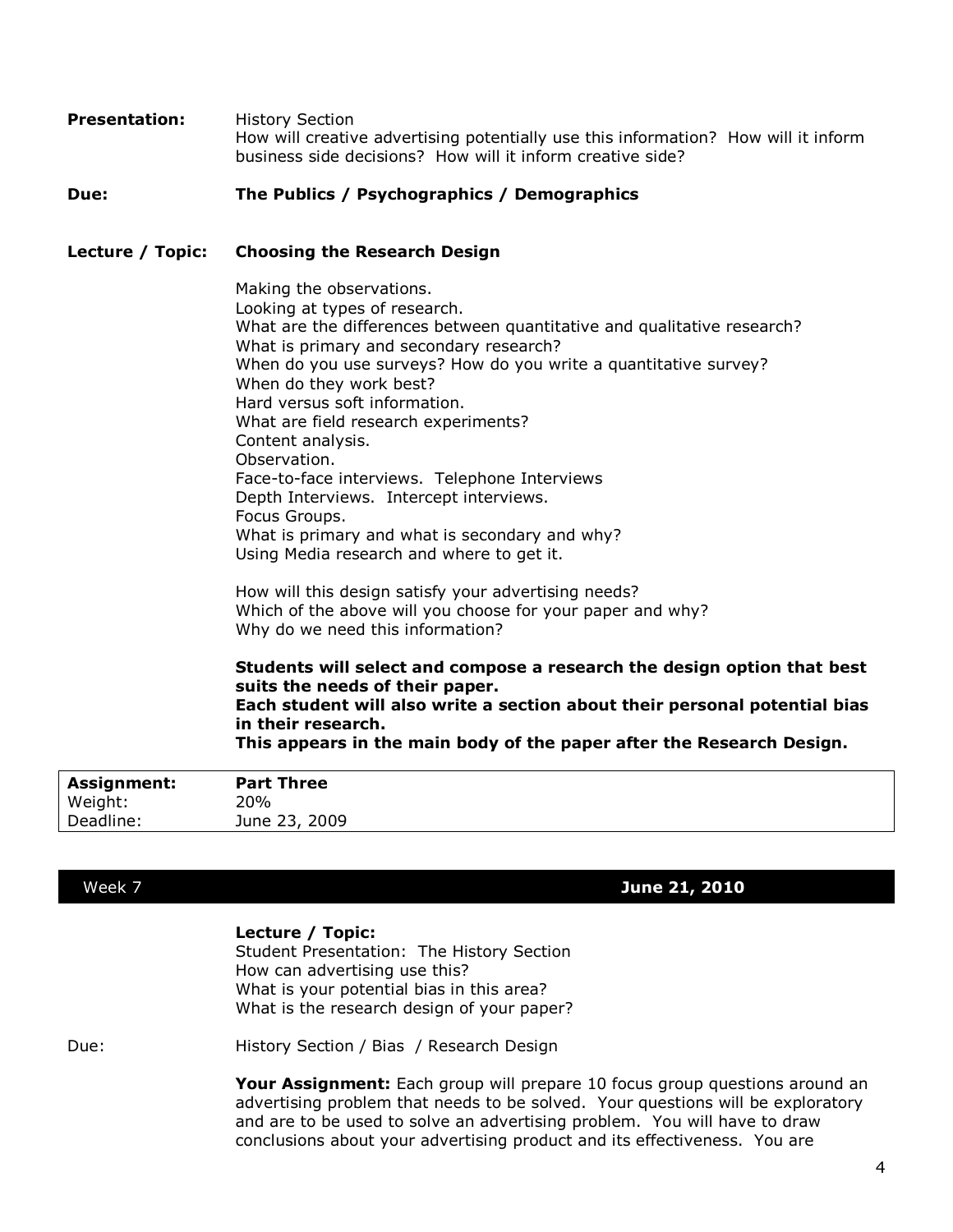searching for answers that will tell you how people feel around this issue and how your advertising agency can best utilize this information to achieve their organizational goals.

| <b>Assignment:</b> | <b>Part Four</b> |
|--------------------|------------------|
| Weight:            | 20%              |
| Deadline:          | August 4, 2009   |

| Study<br>Week | <b>June 28, 2010</b> |
|---------------|----------------------|
|               |                      |

NO CLASS

| Week 8<br><b>July 5, 2010</b> |
|-------------------------------|
|-------------------------------|

## **Lecture / Topic: The Focus Group**

How does it work? What are the problems and what are the opportunities? Knowing how to operate a meaningful focus group is essential to gathering information about a chosen public.

Each group will present their focus questions. They will select appropriate students who will serve as their subjects. Ask yourself, how is the right subject connected to your focus group? You will choose the appropriate moderator. How effective were the skills of the moderators? How effective were the questions?

Remember this is a classroom experience. You may have to adjust your questions to the limitations that brings.

**Due: Focus Group Questions**

| Week 9 |  | July 12, 2010 |
|--------|--|---------------|
|        |  |               |

**Lecture / Topic:** The Focus Group This is a continuation of last week's work.

| Week 10          | July 19, 2010                                                                                |
|------------------|----------------------------------------------------------------------------------------------|
| Lecture / Topic: | The Focus Group<br>This is a continuation of last week's work.                               |
| Week 11          | July 26, 2010                                                                                |
| Lecture / Topic: | How to Write a Quantitative Survey<br>Formulating the right questions for the right problem. |
| Due:             | Analysis of the Focus Group and Transcription of Focus Group                                 |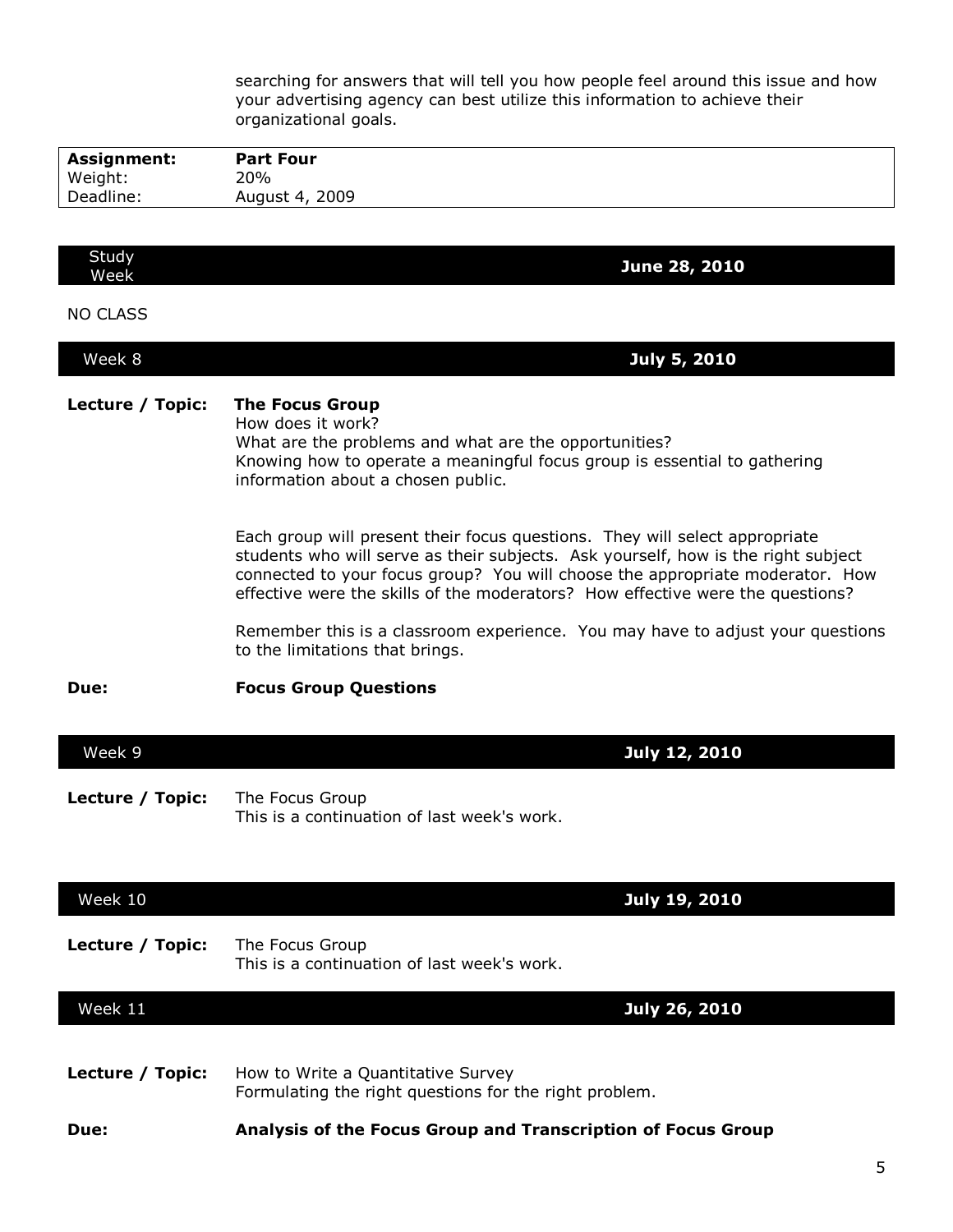**Focus Group Questions appear in the main body of the paper.**

**Analysis of focus groups appears in the main body of the paper.**

**Transcription of Focus Groups appear as Appendix A**

Week 12 **August 2, 2010 \***

### **\* NOTE: This class falls on Simcoe Day and no classes are scheduled. Dave Eames will inform you in July of the date/time/locate for a make up class.**

Each group will present their questionnaires.

We will analyze the questions and ascertain their appropriateness for each survey.

**Lecture / Topic:** We will discuss secondary data and why it is important. Where do you find it and how do you use it?

> **You will provide an example of secondary research which will appear in your paper as Appendix B. Please, no research that is longer than 15 pages.**

**You will analyze this secondary research. What kind of research was it, qualitative or quantitative? Please discuss the work done in this research. Also, how was it or was it not useful to your work. How would you build on this research? Remember, research is all done on the shoulders of other research.**

**Due: Quantitative Survey Questionnaires**

**Each group will present their secondary data research.** 

**Lecture / Topic: Due: Secondary Data Research**

**Part Four is due today. That includes the survey questions and your selection of secondary research as well as your analysis of that research.**

**Have you covered all the requirements of your final research paper? Each group will present their papers on the screen. Get ready for criticism.** 

**Every group is given every opportunity to make these papers as creative as possible. What are your creative ideas?** 

**Lecture / Topic:** Review of Subject Outcomes and Evaluations